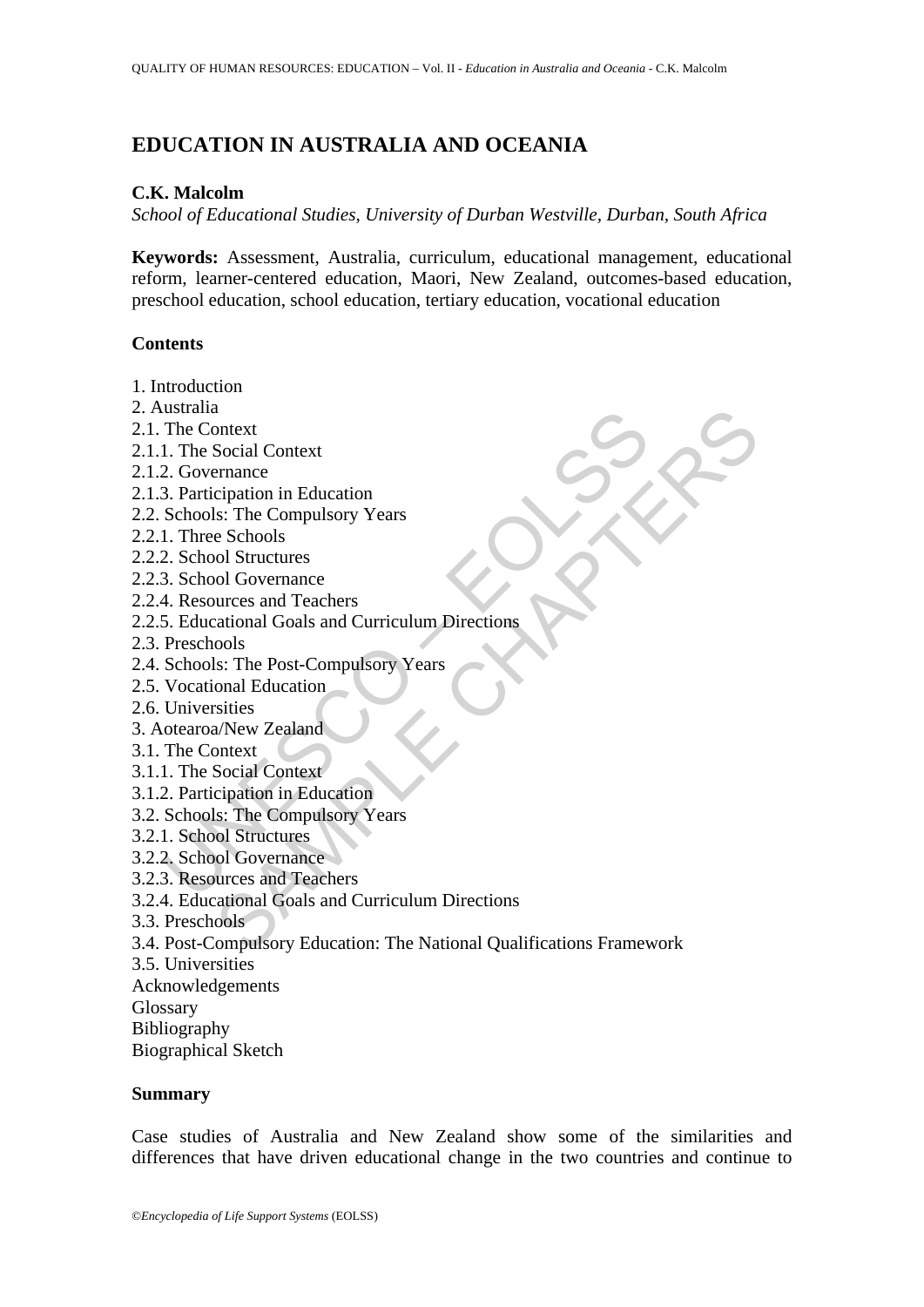drive it. Australia and New Zealand have much in common, arising from their histories as British colonies, their proximity to each other, their distance from Europe and America, and their closeness to Asia and the Pacific Islands. Since the mid 1970s, they have had to embark on major social and economic reforms, shifting their economic bases, cultural, and economic ties to nations in the region. Part of this change has seen increasing immigration from Asia, and the emergence of new national identities, all in the context of economic restructure and the global economy.

In education, at all levels, Australia and New Zealand have developed their own approaches to outcomes-based education, devolved management, and accountability. In schools these changes have been made in the context of long experience with and commitment to school-based curriculum development, and the trust of teachers and schools implicit in that approach. The two nations offer models of school-level outcomes-based education that are different from those in North America, the United Kingdom, and Asian nations such as Singapore. The reforms of vocational and tertiary education, in both countries, are arguably even more profound than the changes in schools, linked as they are to the new needs of national economic development, efficiency, increased participation, and limits of resources in small nations.

## **1. Introduction**

comes-based education that are different from those in North Anaron comes-based education that are different from those in North Anaron and Asian nations such as Singapore. The reforms of vocation, in both countries, are a about that are different from those in North America, the Urand Asian nations such as Singapore. The reforms of vocational and term in both countries, are arguably even more profound than the change increased participation Oceania as a region embraces Australia, New Zealand, and many of the Pacific Islands—Samoa, Fiji, Tonga, New Guinea, Tahiti, Vanuatu, and others. These nations have different histories, cultures, economies, and education. Rather than survey education in the region, this article, as a case study, focuses on Australia and New Zealand. Australia and New Zealand are interesting in many ways. For example, they both have long histories of school-based curriculum development (with the trust in teachers and schools that this involves). They both initiated major changes in education as part of dramatic changes in their economies and foreign policies during the 1970s and 1980s. The case of Australia is treated here in detail, and used as a springboard for discussion of New Zealand. This emphasis should not be taken to mean that New Zealand has followed Australia. On the contrary, both countries have long been innovative in education and have borrowed widely from each other, as well as from other countries.

## **2. Australia**

## **2.1. The Context**

## **2.1.1. The Social Context**

Since European settlement in 1788, Australia's social and economic development has been dominated by European culture and aspirations. The Aboriginal peoples were no match for the white settlers' guns, diseases, and social systems, and either retreated from the coast and white settlements, or hung on the fringes. They have had little impact on Australian culture generally, or the design and functioning of schooling in particular. The first European settlers in fact were convicts and their jailers, sent by the English to the opposite end of the earth. They were mostly poor people, "battlers," commonly from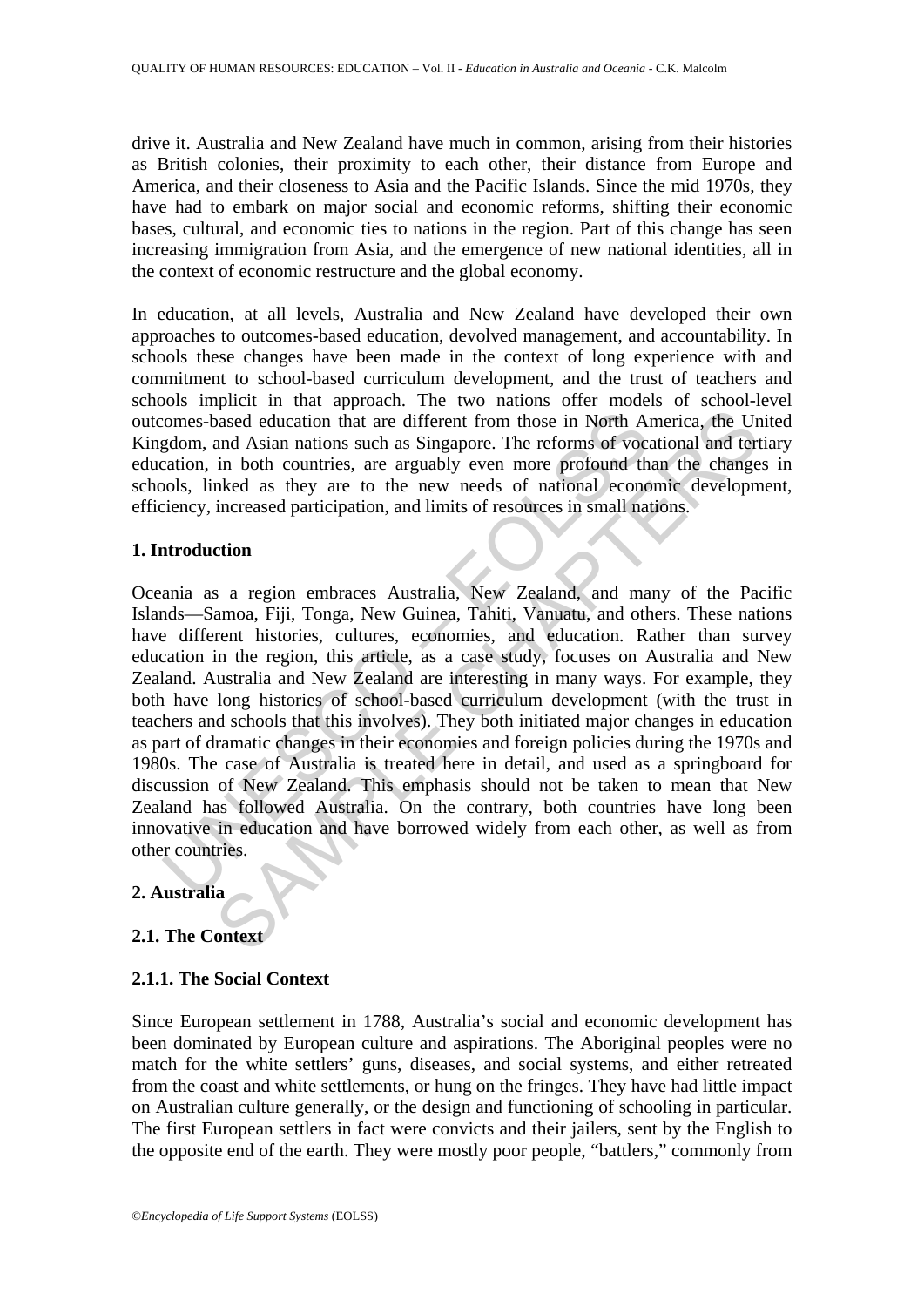inner-city London or Ireland. The nature of these settlers, the physical demands of the land, and its remoteness to England were important in shaping the Australian character. Sixty years later, gold rushes brought an enormous influx of immigrants, from many countries. They changed the nation especially through their work, as they generated wealth to build cities and towns, farms and industries. (Many of the significant public buildings in the two largest modern cities, Melbourne and Sydney, for example, were built during that time.)

Australia's economy for the next 100 years prospered from mining and agriculture. Australia was part of the British Empire/Commonwealth, and Britain was a major trading partner. Britain entered the European Common Market in the 1970s and its links to Australia changed. Declining prices for agricultural and mining products, worldwide, called for new attention to manufacture and value-added production, where Australia had a sad record. The situation reached a crisis by the early 1980s. The nation sought to transform its economy and establish itself as part of Southeast Asia—through trade, education, and cultural links. These changes had a major impact on education at all levels.

Australia has never known a civil war, and has only barely tasted war within its shores. But it participated in the two World Wars, and civil wars in Europe, Africa, and Asia. In the wake of World War II, it initiated major immigration programs, largely from Western and Central Europe. The new groups, especially the large numbers of Greeks, Italians, and Dutch, strongly influenced Australia's view of itself. They paved the way for the country to see itself as "multicultural" and broaden its immigration policies.

a sad record. The situation reached a crisis by the early 1980s. Tl<br>sform its economy and establish itself as part of Southeast As<br>atation, and cultural links. These changes had a major impact c<br>ls.<br>tralia has never known ecord. The situation reached a crisis by the early 1980s. The nation sough<br>tis economy and establish itself as part of Southeast Asia—through tr<br>and cultural links. These changes had a major impact on education a<br>as never By 1996, Australia had a population of some 18.5 million. Of these, 3.9 million people were born overseas in one of over 200 countries. For a further 3.8 million, one or both parents were born overseas. Thus over 40% of people in Australia in 1996 were born overseas or had parents born overseas. The 1996 Census classified 92 religious denominations. Some 2.6 million people spoke a language other than English at home, offering 282 major languages, including 170 Aboriginal and Torres Strait Islander languages. Even so, 39% of Australia's immigrants in 1997 were from English-speaking countries (especially U.K., Ireland, and New Zealand), with less than half as many from Asia (most often Vietnam, China, Hong Kong, and the Philippines). Aboriginal and Torres Strait Islanders numbered 0.3 million.

Most of Australia's population is concentrated in two widely separated coastal regions. By far the largest of these, in area and population, stretches along the east and southeast coast from Adelaide through Melbourne, Sydney, and Brisbane. The smaller region is in the southwest of the continent, around Perth. In both regions the population is concentrated into urban centers, particularly the capital cities. In effect, half the total area of the continent (the inland region) contains only 0.3% of the population, and 1% of the total area contains 84% of the population. Only 14% of the population is classified as rural.

An extensive system of social services (including medicine, transport, and subsidized housing), pensions, and unemployment benefits provides support for the poor, children, old people, and the sick. However, there is a wide range of incomes. Earners in the top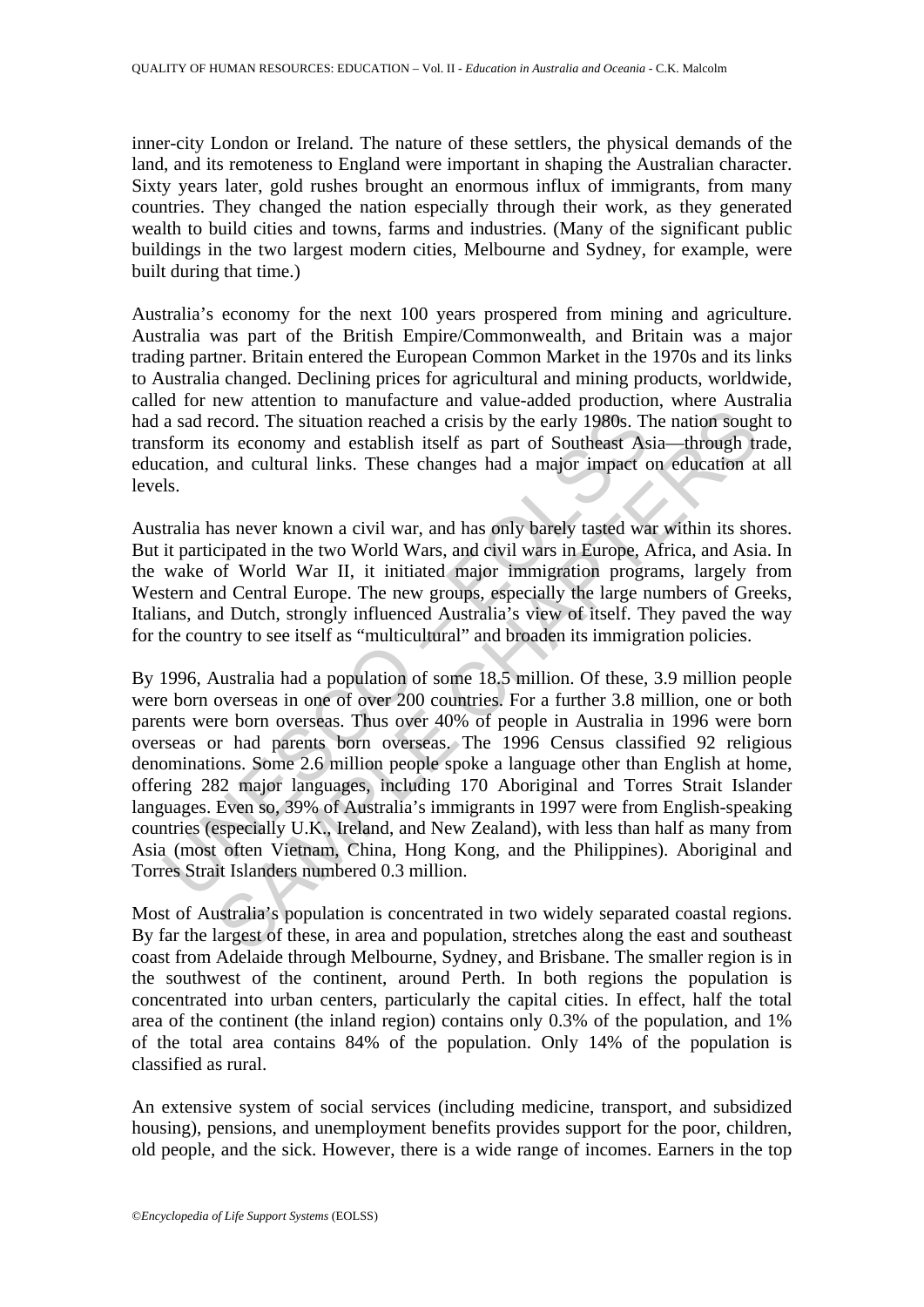20% of incomes take home almost half of the national wage bill, while the bottom 20% of earners take home about 4%. These variations in income create their own kinds of "multiculturalism" and are important in education.

### **2.1.2. Governance**

Australia is a federation of states. Constitutional responsibility for school education (compulsory and post-compulsory schooling) rests with the states and territories, but is funded essentially through taxation collected by the federal government. The states guard their control of education carefully. They have developed their own systems, policies, and priorities—argued on the basis of local control to suit local needs—and award their own certificates. The federal government influences education mainly through its funding of special projects (e.g. for equipment or curriculum materials) and targeted programs (such as literacy development, or redress of disadvantage). The states and territories are responsible also for preschool education, with administration usually separate from school education, and often a joint responsibility of ministries of education and ministries of health. Post-school, Technical and Further Education (TAFE) operates according to national frameworks, but has separate state administrations with funding predominantly from the states. The emphasis in TAFE is vocational education in trades, crafts, and professions, industrial training, and adult education. Universities are funded by the federal government and accountable to it.

eted programs (such as literacy development, or redress of disadv<br>territories are responsible also for preschool education, with adn<br>tracte from school education, and often a joint responsibility<br>cation and ministries of h Frame of the late proper and often in the members of disadvantage). The stocknary increass of disadvantage). The stics are responsible also for preschool education, with administration uso com school education, and often a The complexities of politics and administration in Australia's federal system are intriguing in any of preschool, school, TAFE, and university education. For example, in school education until the late 1980s, there was little formal attempt at coordination or sharing resources across the states and territories. National meetings of ministers of education (as the Australian Education Council) provided a mechanism for sharing ideas; the Australian Council for Educational Research (ACER) produced tests and research findings that were widely used. The Australian Schools Commission and the Curriculum Development Centre, formed in the 1970s, enabled national projects. In the late 1980s, a number of pressures combined to increase national cooperation. The main pressures were the financial constraints on state budgets, and widespread restructuring of industry (including the public service). Cooperation and sharing across the states and territories made economic sense. A national perspective seemed sensible also in terms of the vast improvements in communication, the mobility of the population, and the overall homogeneity (in regional terms) of Australian culture. Cooperation was facilitated politically by the fact that the Australian Labor Party was in government at the national level and in most states. A direction for change was also in the offing, through "national curricula" that were already in development in the U.K. and New Zealand, with their emphases on learning outcomes for students and accountability for schools and teachers.

Between 1989 and 1993, cooperation between states, territories and the federal government produced:

• A set of "Common and Agreed National Goals for Schooling in Australia," including the specification of eight key learning areas (KLA).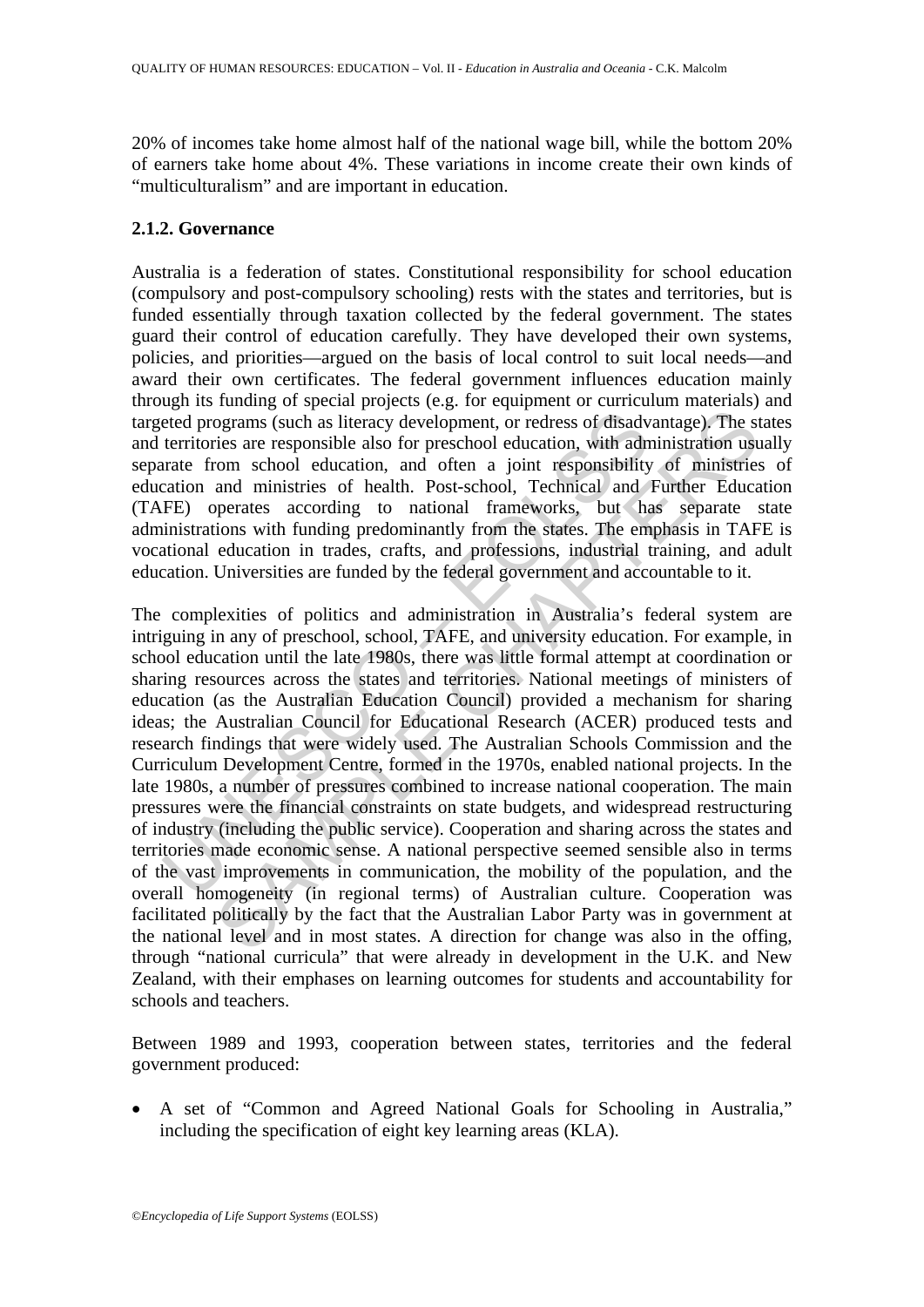- A "mapping" of existing curriculum policies, content, and approach across all states and territories, in each of the eight KLA. These maps were to facilitate sharing of resources (including developmental projects), improve coherence in curriculum design, and reduce duplication of effort across the states and territories.
- A particular approach to outcomes-based education, aimed to produce for every student a "profile" of learning achievement in the learning areas. The Australian approach derived from the U.K. national curriculum and some pioneering Australian projects in English, mathematics, and languages other than English.
- Sets of outcomes and achievement levels in the eight learning areas.
- "Statements" to guide curriculum development and classroom processes in each of the learning areas.
- A national center for curriculum development, the Curriculum Corporation. Curriculum Corporation is owned by all of the states and territories, and directed by a board representative of the states and territories, the federal government, and private schooling.
- In-service education, as part of consultation, development, and implementation of profiles and statements.

enfructure of the states and territories, the federal<br>a board representative of the states and territories, the federal<br>private schooling.<br>In-service education, as part of consultation, development, and<br>profiles and statem num Corporation is owned by all of the states and derintores, and directed<br>all representative of the states and territories, the federal government,<br>schooling.<br>ice education, as part of consultation, development, and imple However, in 1993, largely due to changes in government in many of the states, the states and territories drew back from national cooperation and reasserted their independence. They avowed the right to adopt, adapt, or discard the nationally developed frameworks. Subsequently, in fact, all states and territories either adopted or adapted them. The small states, short of resources, generally adopted them and added their own support services. The large states (especially Victoria and New South Wales) revised them, but held on to the basic approach and produced versions clearly similar to the originals. The Curriculum Corporation continues to produce innovative materials and support, which find their place in all states and territories.

The example shows how the politics of federation can cut across educational debates. Interstate cooperation is unlikely to reach the levels of 1989–1993 again for quite some time.

## **2.1.3. Participation in Education**

Schooling in Australia in measured in year levels, with 12 years of schooling after a preparatory year. Attendance is compulsory between the ages of six and 15. Most children start school (into a preparatory year) at about age five. Retention from Year 10 (normally the last of the compulsory years) to Year 11 in 1997 was 84% and to Year 12, 72%. Retention of indigenous students from Year 10 to Year 11, though rising, is less than three-quarters that for non-indigenous students and falls more rapidly from Year 11 to Year 12.

By 19 years of age, almost all young adults have left school, but not formal education. Approximately 60% of students who completed Year 12 in 1996 went on to further education, in either universities or TAFE colleges. About 60% of adults aged 15–64 have Year 12 or higher. For 20–24 year olds, the percentage is 75% because of increases in participation in higher education over recent decades.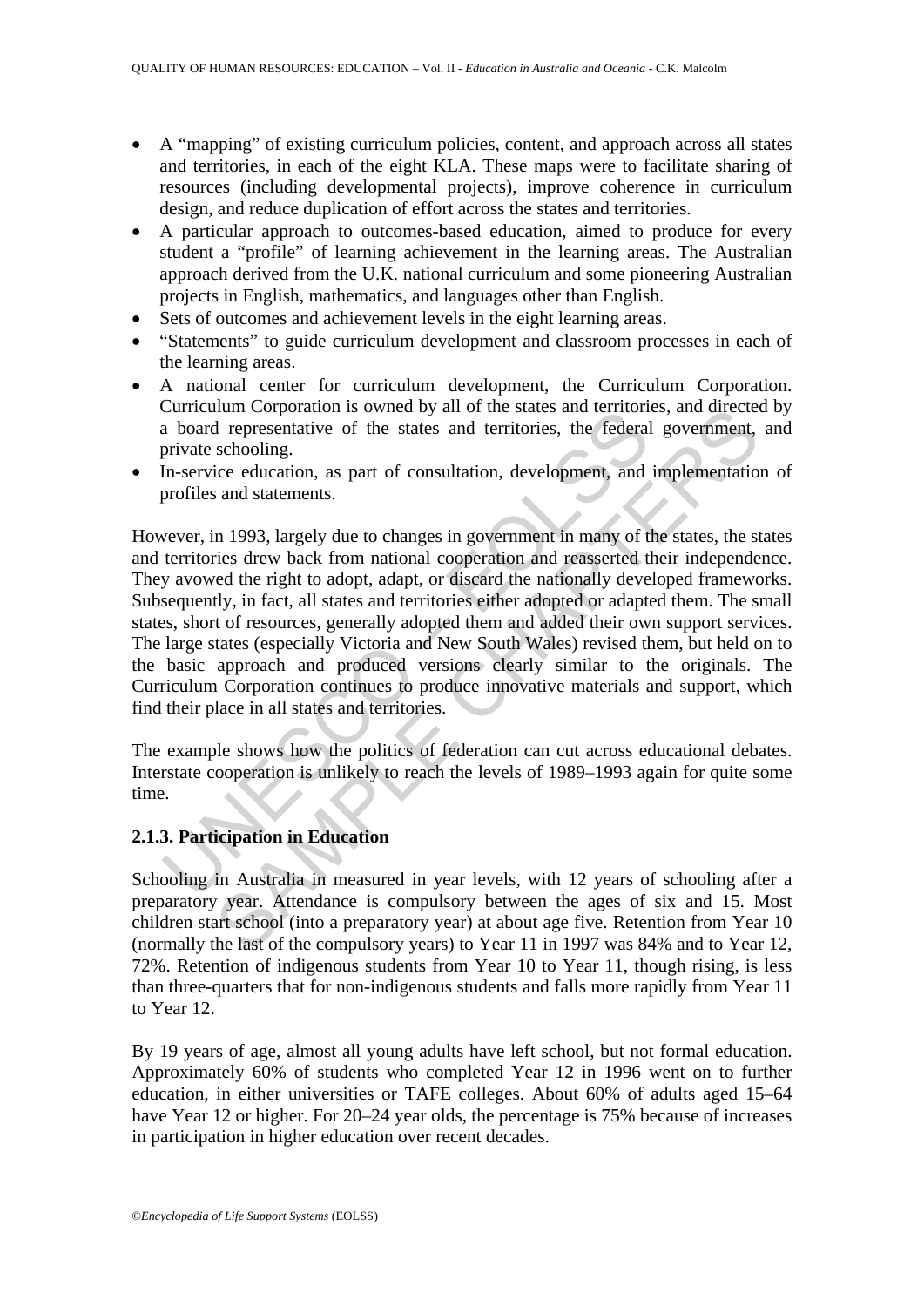#### **2.2. Schools: The Compulsory Years**

#### **2.2.1. Three Schools**

Notwithstanding the differences in state administrations referred to above, variations between schools in Australia are probably more dependent on the schools themselves than the states or regions they are in. The sketches of three schools below provide some insight into these similarities and differences. These three schools could be in almost any state.

Glen Secondary College has some 1800 students, ranging from Year 7 to Year 12. The school is in the midst of a "middle class" suburb. Its students generally want to learn and get good support from home. Its teachers see themselves as expanding professionals and enjoy the opportunities the school offers them. The principal and the senior teachers provide clear leadership and creative management. The school council, representing the community and teachers, operates with a high level of commitment and expertise. It is able to draw additional funding from parents, industry, and proposals to the Education Department and other groups. It has used its funding to extend buildings, install sophisticated computer-based technologies, and broaden the curriculum (for the school designs its own curriculum, according to the government-defined outcomes). The community is proud of its school. On a recent "open house" evening, hundreds of parents and friends came to see what the school was doing.

enjoy the opportunities the school offers them. The principal and<br>vide clear leadership and creative management. The school counc<br>munity and teachers, operates with a high level of commitment<br>to draw additional funding fro be experimental that contains the school offers them. The principal and the senior teacher opportunities the school offers them. The principal and the senior teacher and eachers, operates with a high level of commitment an For students, the school day is from 0830 until 1530. They work in classes of 25 to 30, according to a timetable of 50-minute periods. Increasingly, the college uses "double periods," to provide more freedom and flexibility in teaching and learning methods. The combination of outcomes-based education and computer technologies promoted a swing to "learning through work": group projects and assignments, conducted in class, enable different students to work in different ways and at different paces. Today, in the science room, one group of students is working with CD-ROM resources, another with equipment, a third with books. A fourth group has gone into the grounds to check some monitoring equipment in a weather station. The teacher moves among the groups, helping. In an adjacent room, students work in pairs on computer-aided design as part of the subject technology. Up the hall, a mathematics class is working in more traditional ways, with textbooks and worksheets.

Teachers usually arrive around 0800 to get their planning in order. After school, on every day except Friday, almost all teachers are involved in meetings until after 1700, often 1800. Some of the meetings are for management and curriculum planning (at the team/department level, in special committees, or whole school meetings); some are for professional development (perhaps within the school, perhaps within local networks or clusters). Teachers can attend conferences and other professional development activities, at which times their classes are covered by other teachers, or replacement teachers (for which the state provides a budget). The normal teaching load is about 16 hours a week, so teachers have free time to use for curriculum design, preparation, and correction. Even so, the demands of committee work and meetings, as well as teaching, mean teachers often complete preparation at home. Much of this is done on laptop computers, which the school council helped teachers to buy.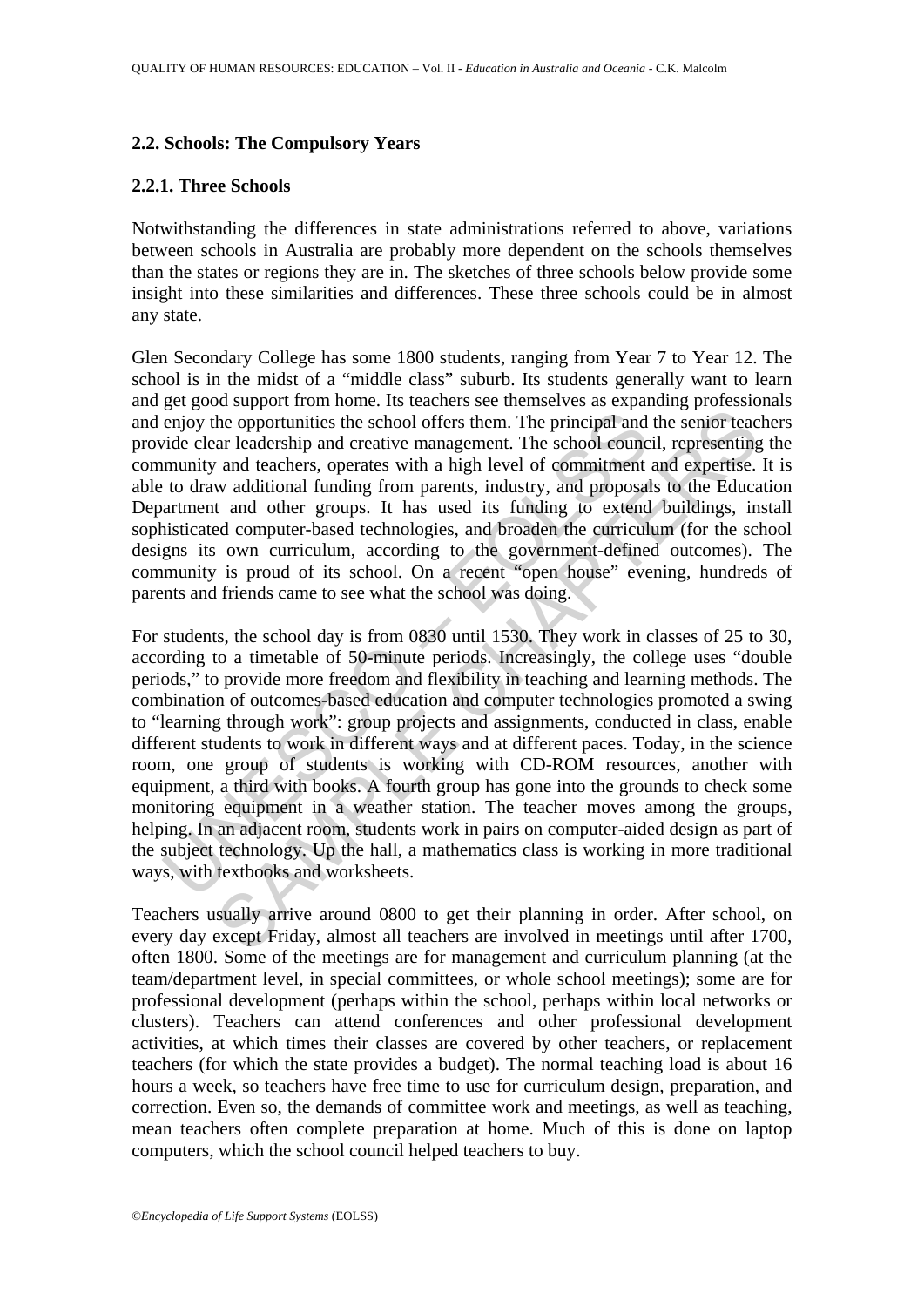West Primary School is not far away from Glen Secondary College, but in a different setting. The neighborhood is a working class, industrial area, with a large immigrant population. The school has only about 300 students—to preserve the concept of the neighborhood school. In the front foyer, a bar graph announces that students come from 40 different ethnic groups and speak 18 different languages. The school council at West Primary cannot draw high levels of resources, but it has developed its own school policy, and takes responsibility for many aspects of the school's operation: appointment of senior staff, development of facilities and resources, curriculum planning. The community is positive about the school, trusting it, but most of the parents are not very involved. Money for excursions is often hard to come by (though, as is usual in Australia, students provide their own books and stationery, alongside school resources). The government provides additional funding to West Primary, because of the characteristics of its population.

Even simple things like newsletters for home are complicated by language. The school responds by celebrating its diversity, but classwork is often a struggle. The language of instruction, at a formal level, is English, but students use other languages as well. Teachers employ groupwork a lot—sometimes putting together students who speak the same language, sometimes pairing students who don't speak English very well with others who do. Teachers have to allow time for translations, code switching, working things out. The difficulties are compounded by the fact that students tend to come and go in the area, as their parents find employment (or better employment) in other places.

In simple things like newsletters for home are complicated by land<br>nonds by celebrating its diversity, but classwork is often a struggl<br>nuction, at a formal level, is English, but students use other l<br>chers employ groupwor the state preparations are complicated by language. The scheme is the things like newsletters for home are complicated by language. The language at a tormal level, is English, but students use other languages as v mploy gr Classes at West Primary run from 0900 to 1530, with about 30 students in a class. Unlike the secondary school, the pattern here is that every teacher teaches all subjects to their own class. There are some variations—sometimes team-teaching, or specialist teaching in music and physical education. Taking advantage of an outcomes-based approach, teachers design their own curriculum, using a range of resources and structures. (Students do not use textbooks at all.) There are no fixed timetables in West Primary, except for out-of-class breaks. Depending on the teachers' plans, this morning's program might integrate a number of learning areas, this afternoon's might focus on one. Students might work on a technology project all day tomorrow, knowing that they won't have technology again for a few weeks, as they shift focus to other subjects. The emphasis is on outcomes, not time spent.

As with Glen Secondary College, there are heavy demands on teachers for after-school meetings and professional development activities. Many teachers are still in the school at 1700. However, not so much time is required for formal meetings here—probably because the school is small, and management decisions can often be made casually, in the tearoom or the corridor. In the same way, parents chat with the teachers and each other, as they collect their children. For children whose parent(s) work late, the school runs an after-classes program, but it is staffed and managed by a community group, not the teachers.

Kurrajong School is on the edge of the desert. It has 30 students, ranging from Year 1 to Year 10. (Students who wish to proceed with post-compulsory schooling either go away from the district to a boarding school, or enroll in distance education programs.) There is one teacher. He uses a variety of groupings and structures in his work with the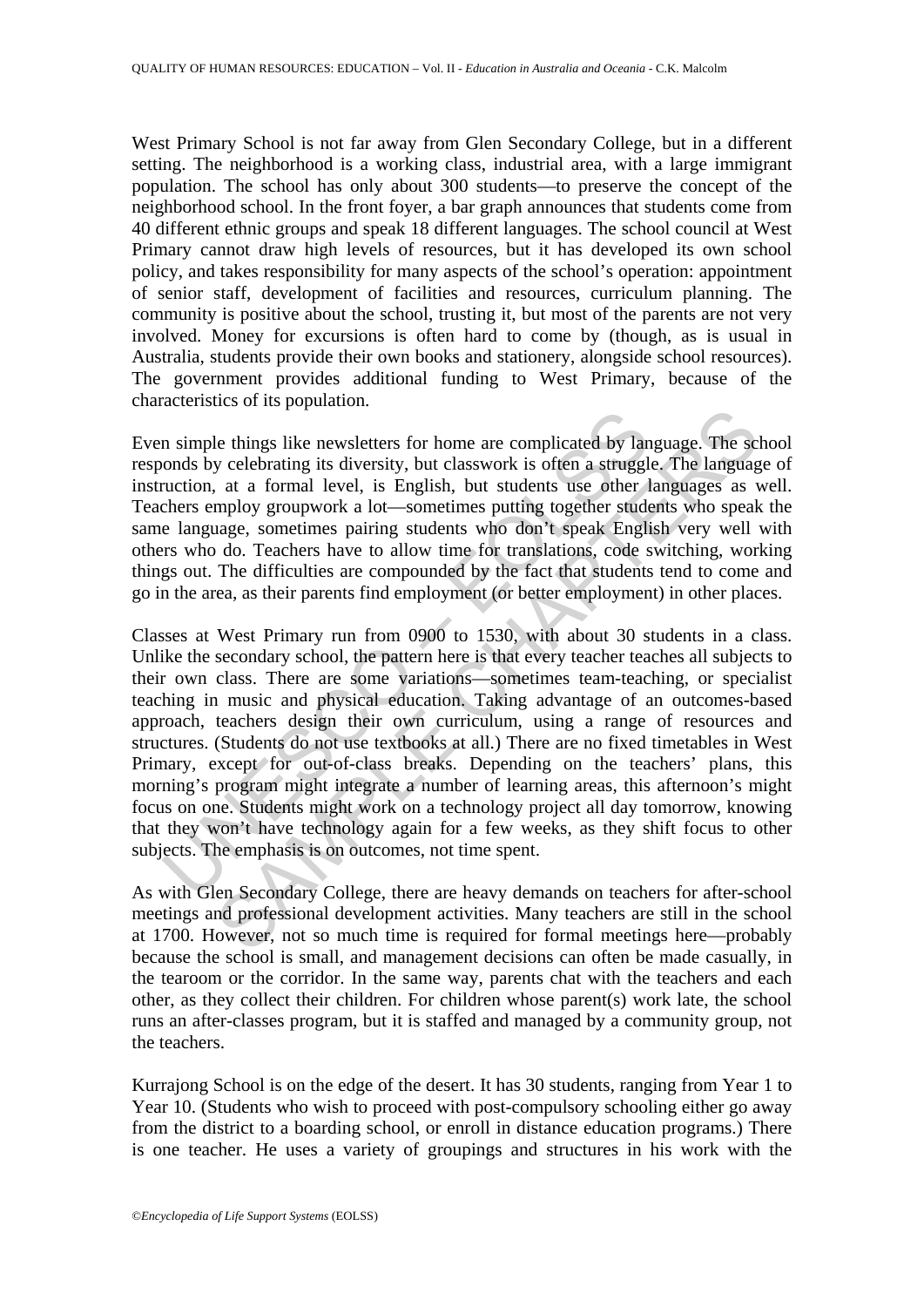students. Sometimes students work together on a school project, such as producing a newspaper, designing a technological solution to a problem, putting together a concert, working on environment protection. Often students work in small groups, perhaps with students who are at similar levels of achievement (regardless of their age), perhaps in cross-age tutoring situations. Sometimes students work individually with textbooks, references, computers, and worksheets. The teacher maintains a fairly easy classroom climate, characterized by sharing, helping, and taking responsibility. He enjoys the students, and they enjoy him. He is supported through the Education Department by regular programs of interactive television in the "School of the Air," and by visiting teachers/advisors who drop in to help with planning, assist with reviews, share in the teaching and provide the students with additional variety. He gets considerable help too from the local community, black and white, who are happy to assist with equipment, expertise, and stories. Kurrajong School has a school council, but the demands on it are not great. Neither are the demands of after-school teacher meetings.

great. Neither are the demands of after-school teacher meetings.<br>
se three schools are simply illustrative. They are unique in some v<br>
h in common. Most Australian schools are in the middle grote,<br>
but the pattern is simil Neither are the demands of after-school teacher meetings.<br>
Neither are the demands of after-school teacher meetings.<br> [E](https://www.eolss.net/ebooklib/sc_cart.aspx?File=E1-12-04-08)xchools are simply illustrative. They are unique in some ways, and yet if<br>
the pattern is similar. The These three schools are simply illustrative. They are unique in some ways, and yet have much in common. Most Australian schools are in the middle ground between these three, but the pattern is similar. The technology of schooling, and even the content, is remarkably uniform around the nation.

- -
- -
- -

TO ACCESS ALL THE **25 PAGES** OF THIS CHAPTER, Visit: http://www.eolss.net/Eolss-sampleAllChapter.aspx

#### **Bibliography**

Australia. Bureau of Statistics (1997). *Australia Now—A Statistical Profile*. Canberra: Bureau of Statistics.

Australia. Parliament. Senate. Employment, Education, and Training References Committee (Chaired by R. Crowley) (1998). *A Class Act: Inquiry into the Status of the Teaching Profession*, 257 pp. Parliamentary Paper 0727-4181, no. 51. Canberra: The Committee.

Australian Education Council (1994). *Health and Physical Education—A Curriculum Profile for Australian Schools. A Joint Project of the States, Territories and the Commonwealth of Australia Initiated by the Australian Education Council*, 142 pp. Carlton, Victoria: Curriculum Corporation. [One of a series of curriculum profiles, one for each of the eight key learning areas.]

Australian Education Council (1994). *A Statement on Health and Physical Education for Australian Schools. A Joint Project of the States, Territories and the Commonwealth of Australia Initiated by the Australian Education Council*. Carlton, Victoria: Curriculum Corporation. [One of a series of statements, one for each of the eight key learning areas.]

Meek V.L. and Wood F.Q. (1997). *Higher Education Governance and Management: An Australian Study*, 174 pp. DEETYA no. 965031 (5762 HEPA). Canberra: Australian Government Printing Service.

New Zealand. Ministry of Education (1998). *Better Beginnings: Early Childhood Education in New Zealand*, 28 pp. Wellington, New Zealand: Ministry of Education.